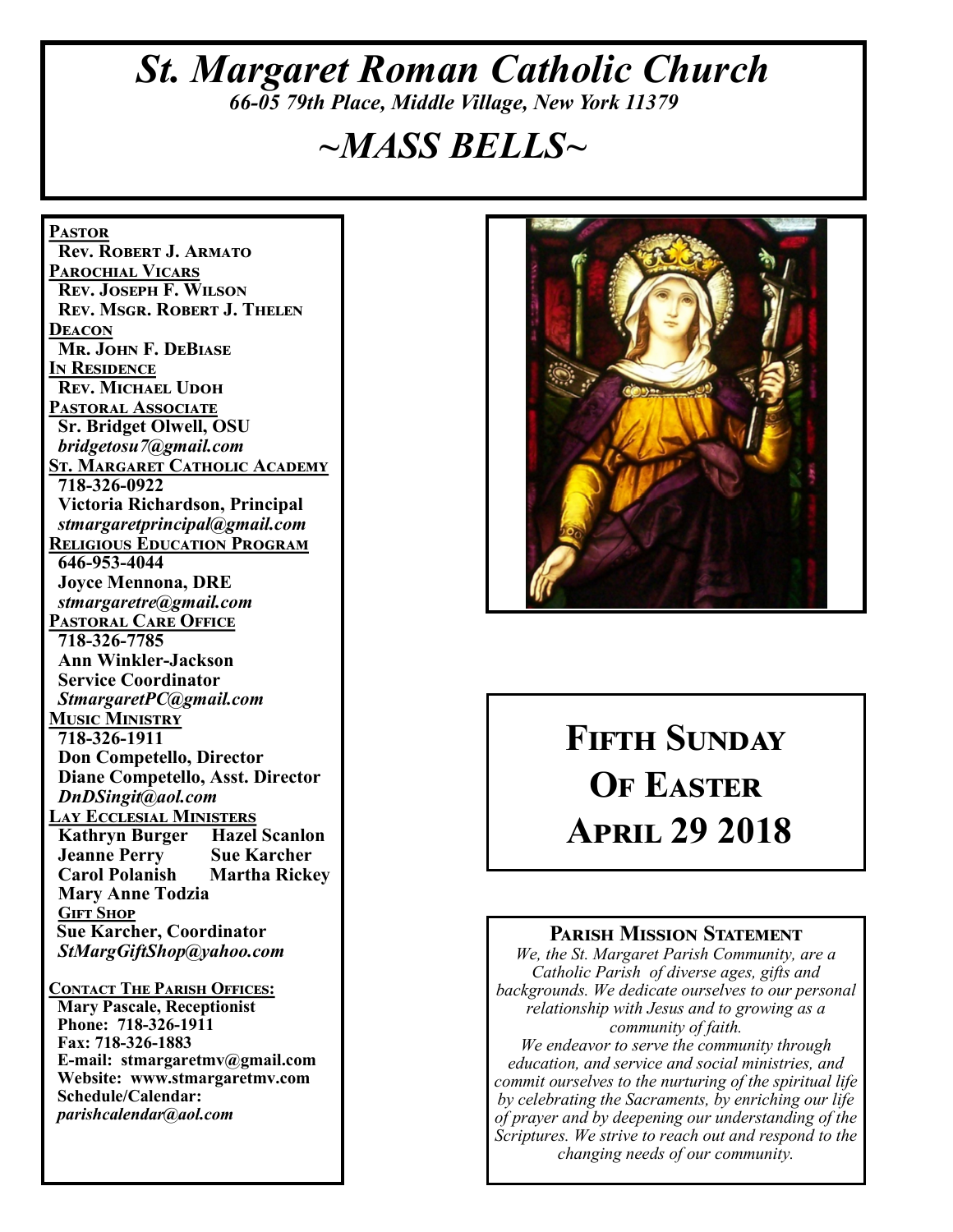|                      | <b>MASSES FOR THE WEEK</b>                                                                                                                   | ${\bf P}$                                    |
|----------------------|----------------------------------------------------------------------------------------------------------------------------------------------|----------------------------------------------|
| SUN.                 | <b>APRIL 29 - FIFTH SUNDAY</b><br><b>OF EASTER</b>                                                                                           | If yo                                        |
| 7:30<br>9:00         | Mary & Joseph Abbott<br>Gaetano e Giovanni Caruso/Benito<br>Valanti/Frank Armano/                                                            | R<br>Ŋ                                       |
| 10:30                | <b>Dolores DeBiase</b><br>NOON People of the Parish<br>5:00PM Antoinette Santora                                                             | <b>CONFI</b><br>appoint                      |
| MON.<br>7:00<br>9:00 | <b>APRIL 30 - ST. PIUS V</b><br>Vivian Gargiulo<br><b>William Cuggy</b>                                                                      | <b>NOVE</b><br>Monday                        |
| TUE.<br>7:00<br>9:00 | <b>MAY 1 - ST. JOSEPH THE WORKER</b><br><b>Purgatorial Society</b><br><b>Anthony LoPresti</b>                                                | <b>MORN</b><br>through                       |
| WED.<br>7:00<br>9:00 | <b>MAY 2 - ST. ATHANASIUS</b><br><b>Anthony LoPresti</b><br><b>Eleanor Muller</b>                                                            | <b>BAPTI</b><br>Sunday<br>rectory<br>your ch |
| THU.<br>7:00<br>9:00 | <b>MAY 3 - STS. PHILIP/JAMES</b><br><b>Michael Leone</b><br>Giuseppina Scaturro                                                              | <b>WEDD</b><br>six mor                       |
| FRI.                 | <b>MAY 4 - EASTER WEEKDAY/</b><br><b>FIRST FRIDAY</b>                                                                                        | priest of<br>For mai<br>www.pi               |
| 7:00<br>9:00         | Vivian Gargiulo<br>Geraldine & John Ward                                                                                                     | <b>THE B</b>                                 |
| SAT.                 | <b>MAY 5 - EASTER WEEKDAY/</b><br><b>FIRST SATURDAY</b>                                                                                      | 1st and<br>the Con<br>$718 - 320$            |
| 9:00                 | <b>COLLECTIVE: Deceased Priests of the</b><br>Dioceses of Brooklyn and Rockville<br>Centre/Gloria Prima/Holy Souls/Bill & Lee<br>DiGiovanna/ | <b>THE E</b><br>at 7 pm                      |
|                      | 5:00PM Andrew & Loretta Campbell                                                                                                             | needed!                                      |
| SUN.<br>7:30<br>9:00 | <b>MAY 6 - SIXTH SUNDAY OF EASTER</b><br>Concetta & John Averna<br>Giuseppina Scaturro/Anthony Realmuto/                                     | IL COI<br>prima d                            |
|                      | Giovanni Ferrara/Caterina Garofalo/<br>Giuseppe Colombo/Antonina Giordano/                                                                   | <b>THE C</b><br>Thursda                      |

- 10:30 Catherine Fazio
- NOON Fire Lt. Kevin J. & William Pfeifer
- 5:00PM People of the Parish

### **PROPER ATTIRE FOR MASS**

As the warmer weather approaches, please remember that what we do at Mass is a special meeting with our God in His Word and His Sacrament. Dress appropriately for this encounter with the Holy One.

# **PARISH INFORMATION**

**If you're not registered, please visit the Rectory office, which is open from Monday through Friday, 9 am to noon and 1 pm to 7:30 pm.**

**ESSIONS** - Saturday, 4-4:45 pm or by ment with a priest.

NA to Our Lady of the Miraculous Medal ys after the 9am Mass.

**NING PRAYER** daily from Monday n Friday at 8:45 am.

**ISMS** take place on the 1st and 3rd s of the month. Please call the for an appointment and to register ild.

**NINGS MUST** be scheduled at least nths in advance by appointment with a r a deacon. Please call the rectory office. rriage preparation information visit re-cana.org.

**THE BEREAVEMENT GROUP** meets on the 3rd Thursday of the month at 10 am in the Terming room. Call Ann at 6-7785.

**NGLISH CHOIR** rehearses on Tuesday, in the Church. Tenors and baritones needed!

**RO ITALIANO** prattica ogni Domenica lella Messa Italiana.

**THILDREN'S CHOIR rehearses on** ay, from 6-7 pm in the Church. For more info, DnDsingit@aol.com

**BOY SCOUT TROOP #119** meets on Tuesdays from 7:15-9 pm in the Parish Hall. New members are welcome, age 10 1/2 & up. Call Mr. Krzewski, 718-894-4099.

**CUB PACK #119** meets on Mondays from 7-8:30 pm in the Parish Hall. New members welcome, age 6 to 10-1/2. Call Mr. Krzewski, 718-894-4099.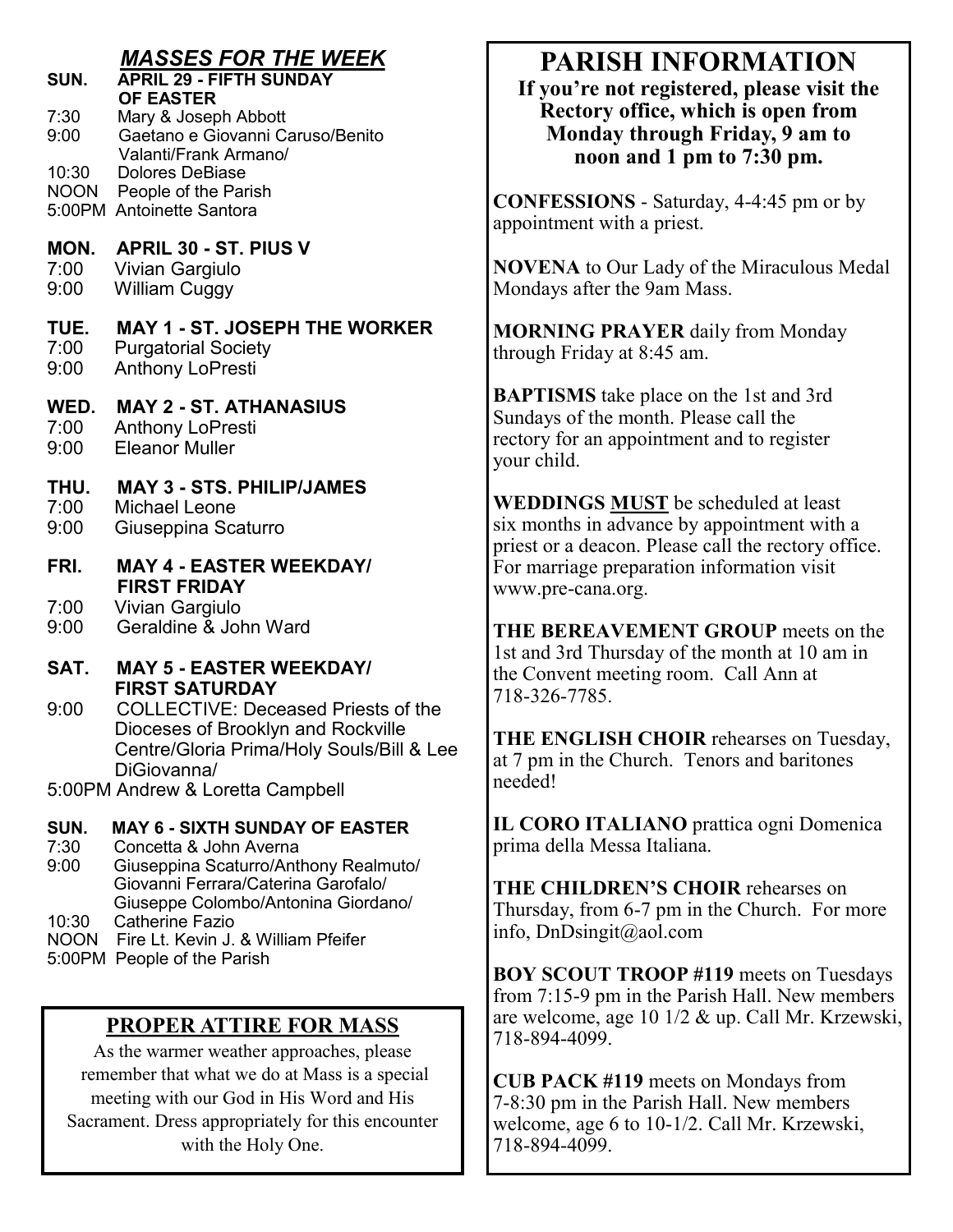# PLEASE PRAY FOR OUR SICK

Karen Guarascio, Connie Faccibene, Eileen Hinrichs, Linda Frazier, Cari Ann Falk-LoBello, Glen Falk, Ronald Frazier, John Downer, Robert Sabini, Lee Falk, Scott White, Baby McKinley Kelleher, Sean Harrison, Justin James Quirke, Parish Wert, Michael Hirst, Elizabeth Ott, Marion Caracciola, Baby Keila Mary Champoli, Brooke and Alexa Renda, The Ferrugio Family, Sandra Slattery, Shirley Chesley, Jim Daniels, Lola Anderson, George McGarry, Michael Mavin, Denis Fink, Marc Pagnozzi, John Vannata, Richard Santangelo, Joseph Simon, James Taylor, James Leung, Dr. Joan Virostko, Alfie Poje, Margaret Cosentino, Ann Pompeo, Gloria Mojica, Larry Dumbra, Bob Marvin, Joseph O'Brien, Katie Bryzgornia, Daniel Fox, Domenica Millitello, Caterina D'Anna, Evelyn Mojica, Immaculate Marge D'Elia, Carol Arevalo, Jim O'Driscoll, Victoria Lippolis, Mary Rigovich, Matteo Sabini, Charles Schaaf, Alvaro Andres Gonzalez, Luis Sanchez, Mary Westman.

*The names will remain for 3 months, please call 718-326-1911 and ask for continued prayers.*

# **Prayer Requests**

**Pray for vocations to the Priesthood and Religious Life. Please pray for our men and women from our Parish serving in the defense of our country: Lt. Col. Thomas Frohnhoefer Sgt. Robert A. Domenici** 



# *WE RECALL OUR BELOVED DECEASED*

*Especially, Giuseppe Cucchiara, Augustine V. DeSimone, May they rest in Christ's Peace!*

# *MEMORIALS*

# *WINE & HOST THIS WEEK*

*are offered in memory of Eleanor Muller at the request of Anne McGinnis, Terry Mendoza & Marylin Adamo.* 

*Each small task of everyday life is part of the total harmony of the universe.*

# **TODAY'S READINGS**

*Fifth Sunday of Easter*

Acts 9:26-31; Ps 22:26-27, 28, 30, 31-32; 1 Jn 3:18-24; Jn 15:1-8

# **READINGS FOR THE WEEK**

| Monday:    | Acts 14:5-18; Ps 115:1-2, 3-4, 15-16;<br>Jn 14:21-26                                                                                          |
|------------|-----------------------------------------------------------------------------------------------------------------------------------------------|
| Tuesday:   | Acts 14:19-28; Ps 145:10-11,<br>12-13ab, 21; Jn 14:27-31a (286) or<br>for the Memorial, Gn 1:26-2:3 or<br>Col 3:14-15, 17, 23-24; Mt 13:54-58 |
| Wednesday: | Acts 15:1-6; Ps 122:1-2, 3-4ab, 4cd-5<br>Jn 15:1-8                                                                                            |
| Thursday:  | 1 Cor 15:1-8; Ps 19:2-3, 4-5;<br>Jn 14:6-14                                                                                                   |
| Friday:    | Acts15:22-31; Ps 57:8-9, 10, 12;<br>$Jn$ 15:12-17                                                                                             |
| Saturday:  | Acts 16:1-10; Ps 100:1b-2, 3, 5;<br>$Jn$ 15:18-21                                                                                             |
| Sunday:    | Acts 10:25-26, 34-35, 44-48;<br>Ps 98:1, 2-3, 3-4; 1 Jn 4:7-10;<br>Jn 15:9-17                                                                 |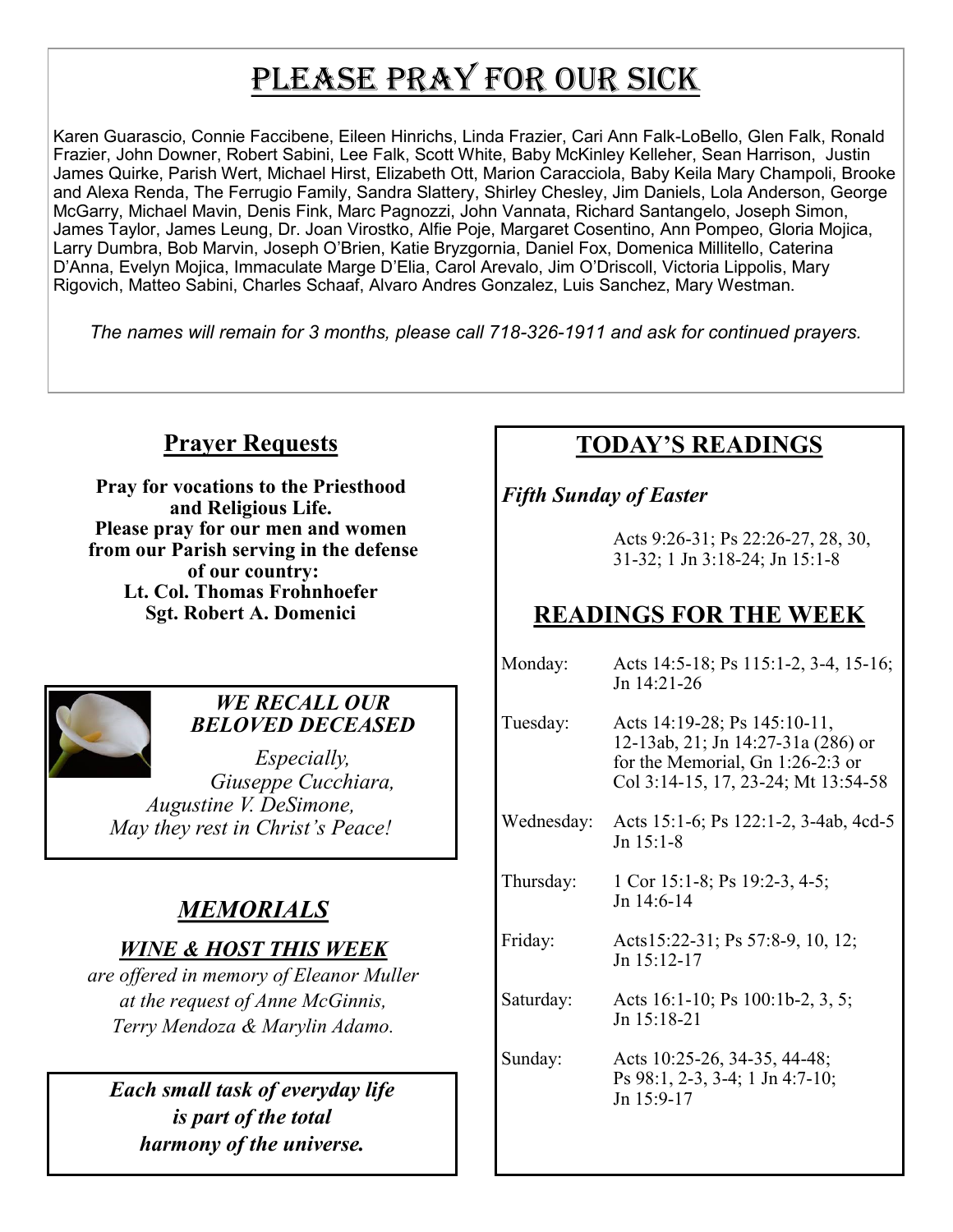# *On Godparents/Sponsors*

 Baptism and Confirmation are the two Sacraments that require at least one "godparent" for each candidate, although the proper term is "sponsor". While some changes have occurred over the centuries, the primary role of the sponsor is to walk with the candidate in the journey of his/her faith development. In the case of Baptism, the sponsor assists the parents in making sure that the child has a proper upbringing in the practice of the Faith. In that of Confirmation, the sponsor is to provide the candidate with a role model of Christian discipleship. In both cases, they are to give good example and to pray for their "godchild".

 Sometimes, we see at Baptisms and Confirmations people chosen as sponsors simply because they are a favored relative or family friend, but who, unfortunately, do not practice the Faith and have no clue as to what they are called to do or how to live, no less follow through on those callings. Sponsors should be chosen, instead, because of the example of Catholic faithfulness that they present.

 The requirements of being a sponsor are that he/she be fully initiated into the Catholic Faith, i.e., that he/she has been confirmed, is over the age of 16, and is a practicing Catholic. Fulfilling the last requirement includes that the sponsor participates at Mass on a regular, weekly basis, and that he/she either has been married in Church or is a celibate single living as such.

 Being an active, recognizable member of the local Parish community also helps the clergy to provide a certificate attesting to the suitability of a person to serve as a sponsor. If we don't know who you are or see you regularly at Mass, how can we issue such a certificate in good conscience? We'd be playing games of deception.

 Though there's more to be said on this, suffice it for now to say that the role of the sponsor is a time-honored and important position, not only in the life and structure of the Church, but also, and most especially, in the life of the candidate. It should be taken seriously and only after prayerful reflection, and then carried out with dedication and commitment to living a proper Catholic life.

#### **~Fr. Armato**

#### **ANNUAL CATHOLIC APPEAL**

 Thanks to the **81 families** who have contributed toward the 2018 Annual Catholic Appeal! Is your family one of them? We are now at **\$29,649: 42.7% of our Parish goal of \$69,365,** and have another \$40,016 to go.

 Our goal is achievable, if every family participates. Some can give much, others less, but every family can give something. Please consider making a pledge of at least \$100. You have until the end of the year to complete your monthly payments.

#### **CATHOLIC CHARITIES MOBILE OUTREACH TEAM**

 The team provides in home comprehensive case management services, including outreach crisis services, supportive counseling, advocacy, linkage to community based home care, and legal and mental health services, to individuals ages five and older, to Queens neighborhoods.

 **Mobile Outreach** Team is located at **67-29 Myrtle Ave.,** Glendale, NY 11385. For information call **718-456-7001.** *Funded by the NYC Dept. of Mental Health, Retardation and Alcoholism Services.*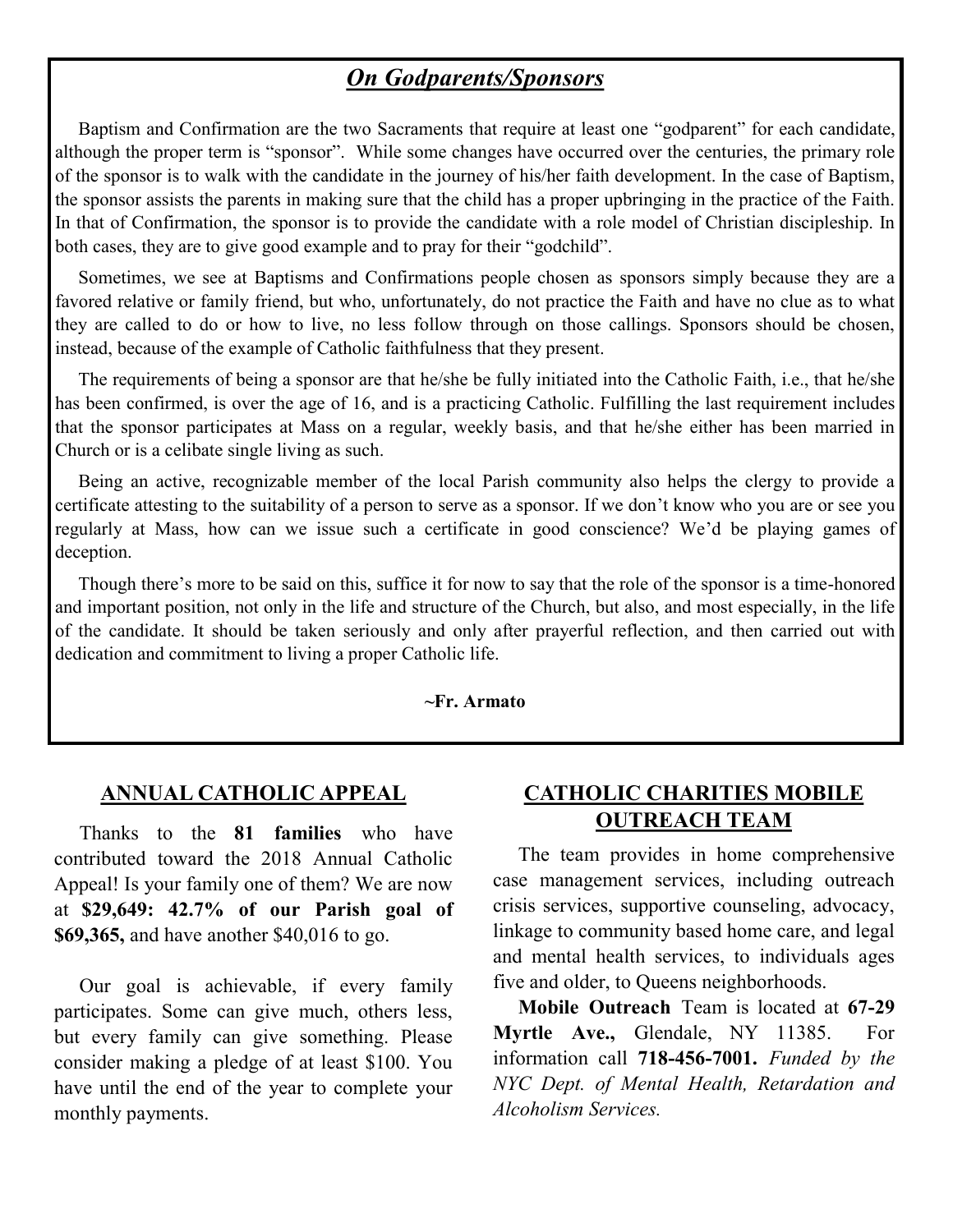

# *FROM THE ACADEMY*

Registration is ongoing; don't miss your spot in our great school! Call our office, **718-326-0922** to schedule a tour. We have many great programs to offer including our newly added STEM lab and Repole Tech Center. Scholarships are available. Contact us for more information.

### **TEST PREP FOR THE TACHS EXAM**

for admission into Catholic high schools will take place at St. Agnes Academic H.S., 13-20 124th Street, College Point, NY as follows: Monday, July 30, to Thursday, August 2, and Monday, August 6, to Thursday, August 9, from 9:00am to 12:00pm. Girls and boys entering 8th Grade - \$275pp. For more information: **718-353-6276,** or **www.stagneshs.org**



# **THE ST. VINCENT dePAUL FOOD PANTRY**

 is located at 66-25 79 Place Middle Village, NY

#### **The pantry is open on WEDNESDAY AND SATURDAY from 10am to 12 Noon.**

The food pantry is now in need of juice. coffee, tuna, rice, canned fruit, and pasta sauce. As always, we thank you for your generosity.



# **THE MURDER MYSTERY COMPANY** *presents*

# *'TIL DEATH DO US PART*

Friday, June 1, 2018, 7:30pm St. Margaret Parish Center 66-10 80th Street, Middle Village \$55p/p includes buffet dinner and interactive show.

# *WHAT TO WEAR FOR THE SHOW*

Ridiculous Ties - Old Wedding Dress Non-Wedding Attire - Worst Wedding Attire Ugly Bridesmaids Dresses - Accessories **(Anything that helps you stand out)**

# **JOIN US FOR A NIGHT OF MYSTERY, MAYHEM, AND MURDER !!!**

# **RSVP: 718-326-0922 for tickets**

*All proceeds benefit St. Margaret Catholic Academy* 

# **THE ST. VINCENT dePAUL SOCIETY**

will hold their next meeting on Tuesday, May 8th, at 9:30am in the Convent.



# **ST. ATHANASIUS - Feast day May 2**

 Athanasius suffered many trials while he was bishop of Alexandria. He was given the grace to remain strong against what probably seemed at times to be insurmountable opposition. Athanasius lived his office as bishop completely. He defended the true faith for his flock, regardless of the cost

to himself. In today's world we are experiencing this same call to remain true to our faith, no matter what.